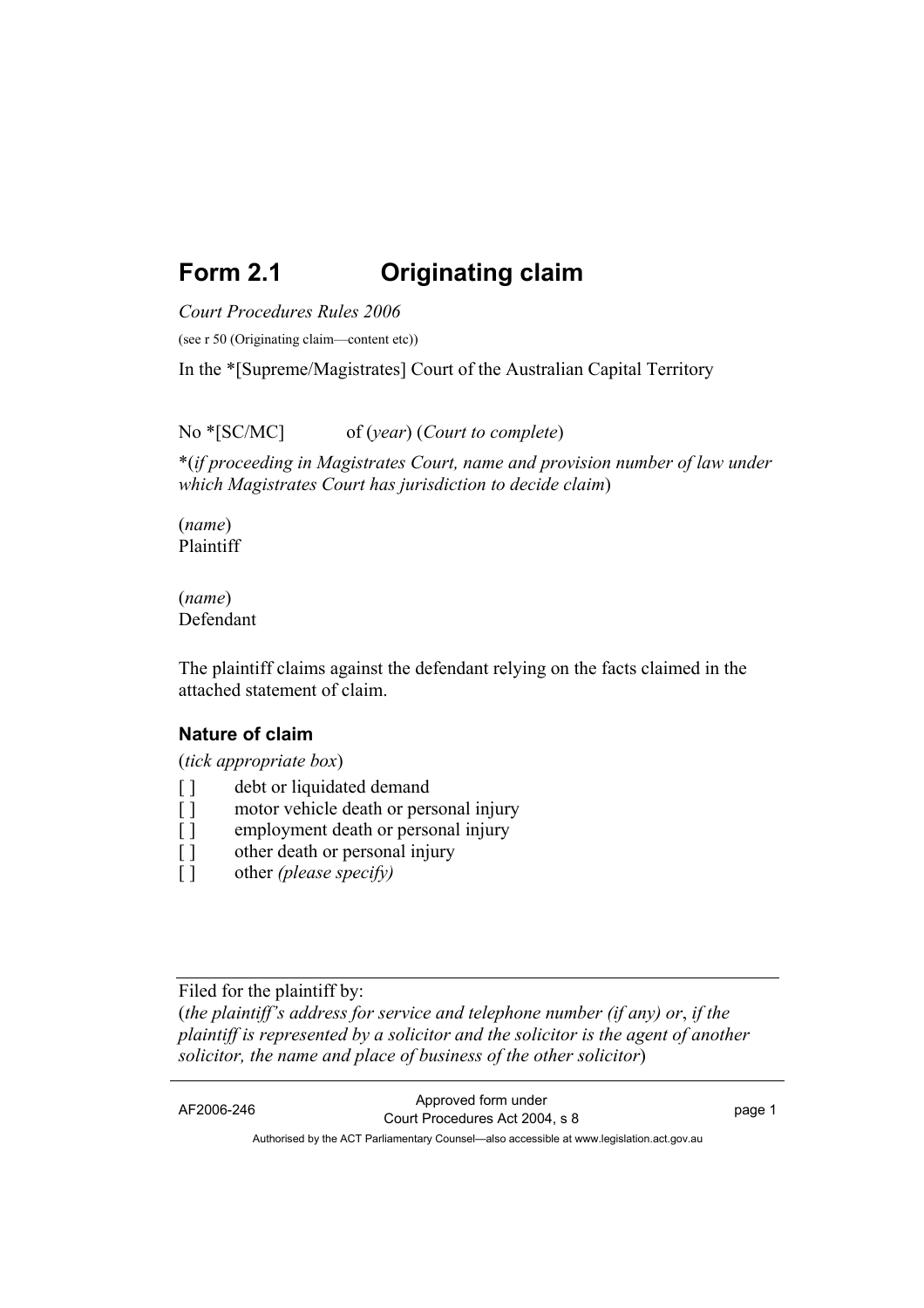## **Relief claimed—general**

Relief claimed (*if a claim is for exemplary damages or aggravated damages, this must be specified—see r 50 (5) (a) (Originating claim—content etc)*): \*Interest claimed: \*Interlocutory relief claimed: Summary judgment \*[is/is not] to be applied for. **Plaintiff**  \*(*if the plaintiff is an individual*) Full name: \*[Home/Business] address: \*(*if the plaintiff is a corporation*) Name: (*if the corporation is a company or registered body within the meaning of the Corporations Act 2001 (Cwlth)*) \*[Australian Company Number/Australian Registered Body Number]: Type of body: Address of \*[registered office/public officer]: \*Representative capacity in which plaintiff sues: \*(*if the plaintiff is represented by a solicitor*) Solicitor's full name:

(*if the solicitor practises in a firm of solicitors*)

\*Solicitor's firm:

Solicitor's full business address:

Solicitor's telephone no:

\*Name, address and telephone no of solicitor's agent: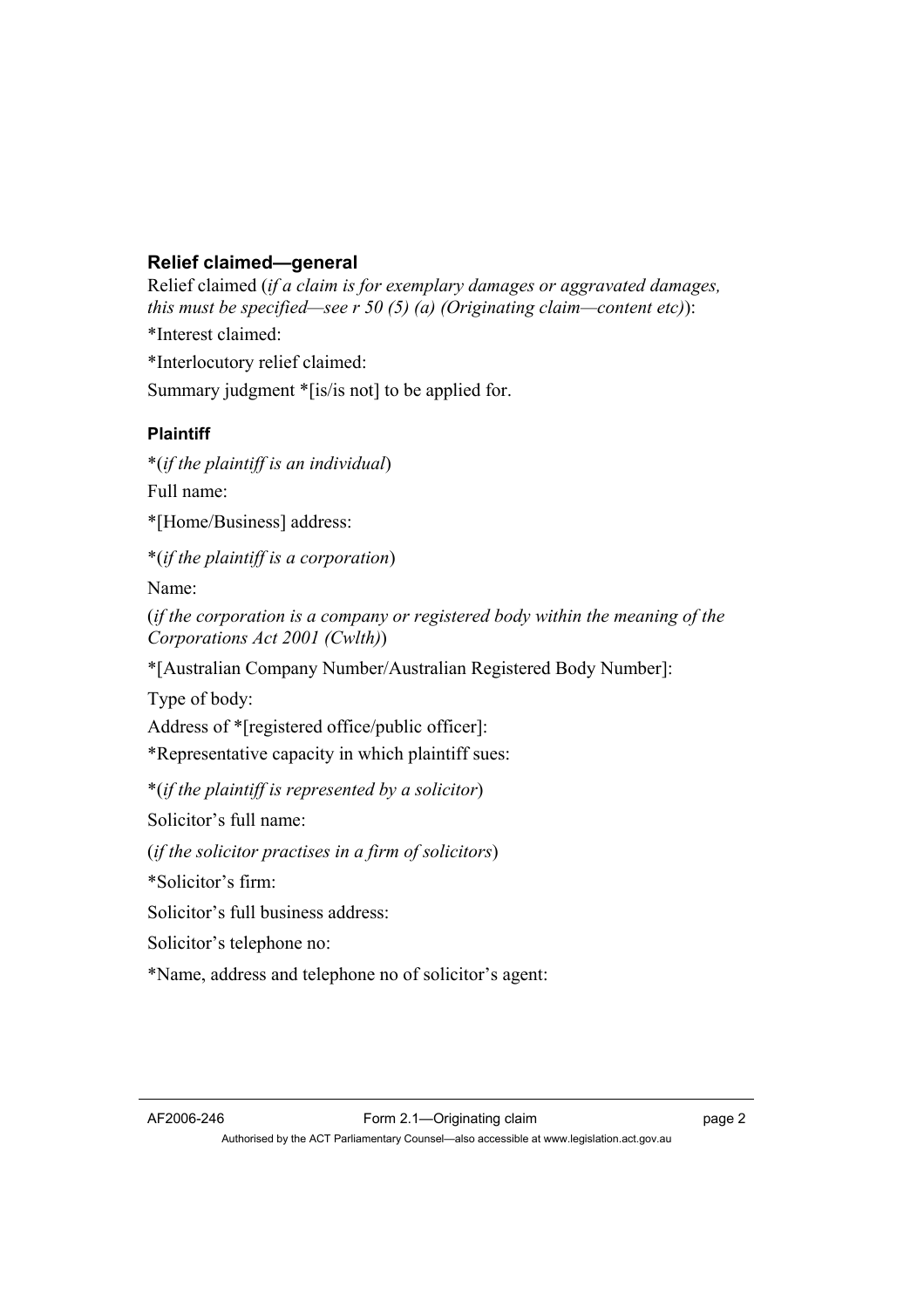### **Address for service of documents**

(*set out plaintiff's address for service*)

(*if represented by a solicitor the following information may be given*)

\*Document exchange box no:

(*if postal address different from address for service*)

\*Postal address:

 $*Fax$ 

\*Email address:

## **Defendant \*(so far as known)**

\*(*if the defendant is an individual*) Full name: \*[Home/Business] address:

\*(*if the defendant is a corporation*)

Name:

(*if the corporation is a company or a registered body within the meaning of the Corporations Act 2001 (Cwlth)*)

\*[Australian Company Number/Australian Registered Body Number]:

Type of body:

Address of \*[registered office/public officer]:

\*Representative capacity in which defendant is sued:

Date:

(*signature of plaintiff or plaintiff's solicitor*):

(*name of plaintiff or plaintiff's solicitor*)